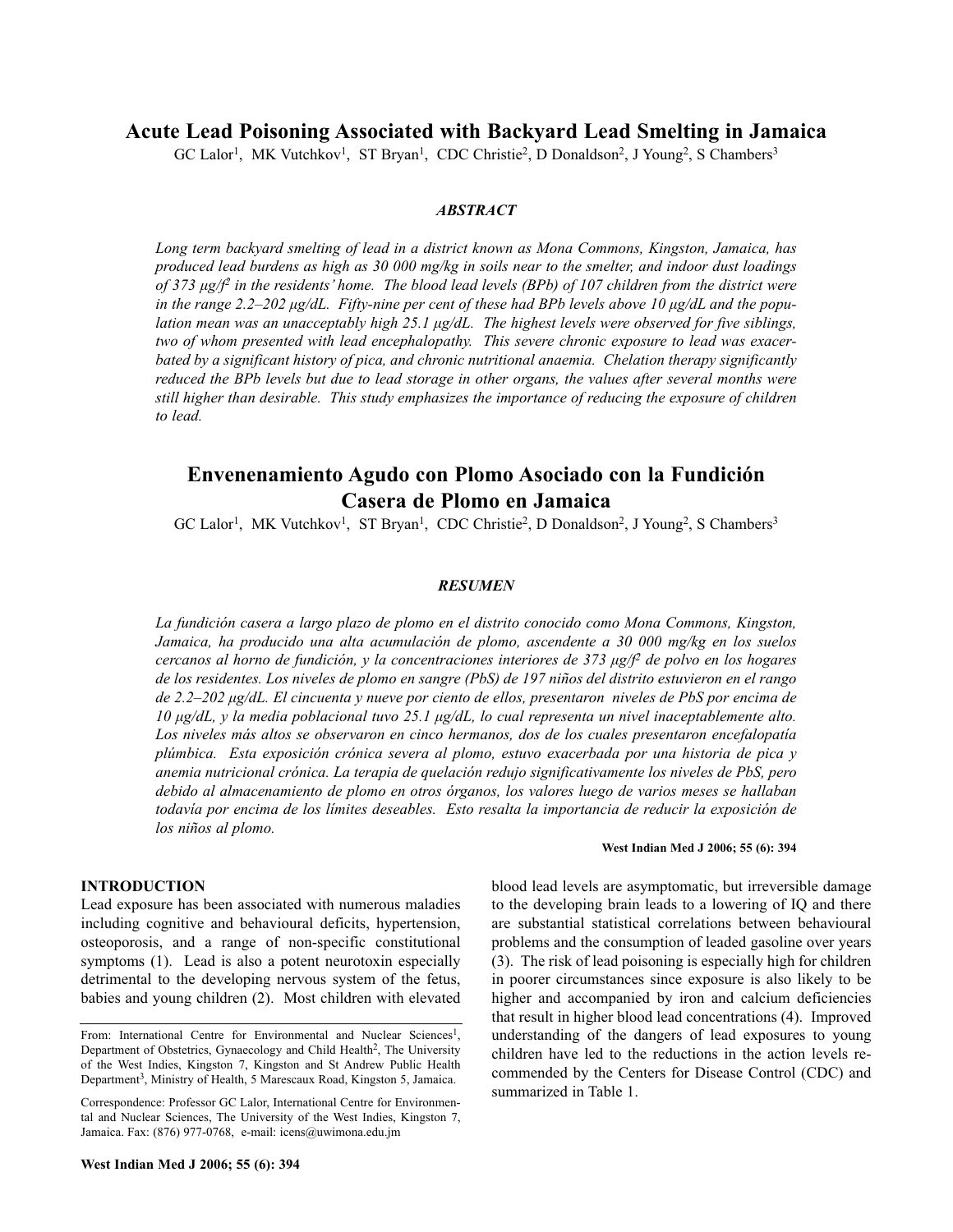Table 1: Changes in CDC's blood lead levels of concern ( $\mu$ g/dL), *1960–1991*

| Year             | 1960 |    |     |    |    | 1970 1975 1985 1991 Future |
|------------------|------|----|-----|----|----|----------------------------|
| Level of concern | 60   | 40 | 35. | 25 | 10 | $\leq 5$                   |

This reduction over some 30 years, by a factor of six, reflects the growing concern about the effects of low concentrations of lead on brain development and as recent work shows, there now appears to be no safe threshold of exposure (5) and it appears that the cognitive development of children may be impaired at levels below 5  $\mu$ g/dL (6).

Beginning with the report of the "Dry Belly Ache" which afflicted the English garrison in 1786 (7) when soldiers imbibed rum stored in leaden casks, there have been several reports of lead poisoning in Jamaica, mainly among children. Most of the severe cases have been a result of backyard smelting for the recovery of the lead content of lead-acid batteries. These are still being observed (8). The work reported in this paper is part of a programme to examine the blood lead levels of children islandwide, and deals primarily with severe lead poisoning and lead pollution in a residential district known as Mona Commons, near to the University Hospital of the West Indies (UHWI).

## **SUBJECTS AND METHODS**

The study was approved by the UHWI/UWI Faculty of Medical Sciences Ethics Committee. Informed consent was obtained from parents/guardians.

#### **Blood sampling and analysis**

One hundred and seven children, virtually all those in the age range 2–12 years in Mona Commons, were examined in a door-to-door survey of blood lead levels, using finger prick blood samples. Values above 70 mg/dL were confirmed using venous samples. The analyses were carried out by anodic stripping voltametry using a LeadCare Analyzer (9). Quality control was maintained by frequent comparison with standard reference materials obtained from the National Institute of Standards and Technology. The comparison measurements agreed to within  $\pm 2.5\%$ .

## **Chelation Therapy**

Chelation therapy was carried out mainly with British-AntiLewisite (BAL) and calcium disodium ethylene diamine tetra-acetate ( $CaNa<sub>2</sub>EDTA$ ), the recommended treatment for children who present in an acute encephalopathic state. Oral succimer was used for outpatient treatments. Four (two sets of twins) of the five siblings were hyperactive and at times aggressive, although formal developmental assessments are yet to be done, they were also not as verbally expressive as children of their own age. The oldest sibling was assessed as functioning at one year below her chronological age, but other factors *eg* genetic cognitive potential and other environmental influences may also contribute to this.

Three chelation treatments were performed over a period of about two months accompanied by regular BPb checks. After discharge, BPb measurements were continued over a period of five months.

## **Environmental sampling and analysis**

Thirty soil samples were collected in Mona Commons using a 15m x 15m grid. Three composite dust samples were collected from the epiphytic plant, *Tillandsia recurvata*, growing on trees near to the contaminated areas, and the lead content of the adhering dust measured. The soil and dust samples were analysed by X-ray fluorescence (XRF) using a Kevex EDX-771 spectrometer. Indoor dust from the floor in the children's residence was collected from a 25 x 25 cm area using wipes. The wipes were digested in 25% nitric acid and the solution analysed by a Palintest SA 5000 anodic stripping voltametry system (10). The lead contents of foods and water were examined by atomic absorption spectrometry.

## **RESULTS**

## **Medical evaluation and treatment**

Blood lead levels results for a total of 107 children from the Mona Commons are summarized in Table 2.

Table 2: Blood lead levels of 107 children from Mona Commons

| <b>BPh Levels</b><br>$(\mu g/dL)$ |      | <b>CDC</b> Classification |    |    |                                                            |  |
|-----------------------------------|------|---------------------------|----|----|------------------------------------------------------------|--|
| Range<br>$2.2 - 202$              | 25.1 | 44                        | 19 | 30 | Mean $I(\le 10)$ II (10-19) III (20-44) IV (45-69) V (>70) |  |

As many as 59% of these children showed BPb levels above the CDC intervention level of >10 µg/dL and the population mean is unacceptably high. Of these, 48 children received iron supplements; eight with BPb levels between 40 and 60 mg/dL were referred to the paediatric outpatient clinic at the UHWI. One child continued to visit the clinic for over a year and received oral chelation with succimer, with an overall decline in the BPb level of only 9%.

The five children with the highest BPb values (ranging from 89 µg/dL to 202 µg/dL), well above the present CDC emergency level of 70 µg/dL, were admitted to the UHWI. Two presented with lead encephalopathy; one of these (BPb  $= 126 \text{ µg/dL}$ ) went on to have status epilepticus, which is common in children with BPb above 100 µg/dL but has also been seen at levels of about 70 µg/dL (11). These children required acute seizure management prior to the initiation of chelation therapy*.* The severe chronic exposure of these children to lead was the result of backyard lead smelting exacerbated by significant pica and chronic nutritional anaemia. The radiograph shown as Fig. 1, of (A) upper limbs and (B) lower limbs of one of these children illustrates a marked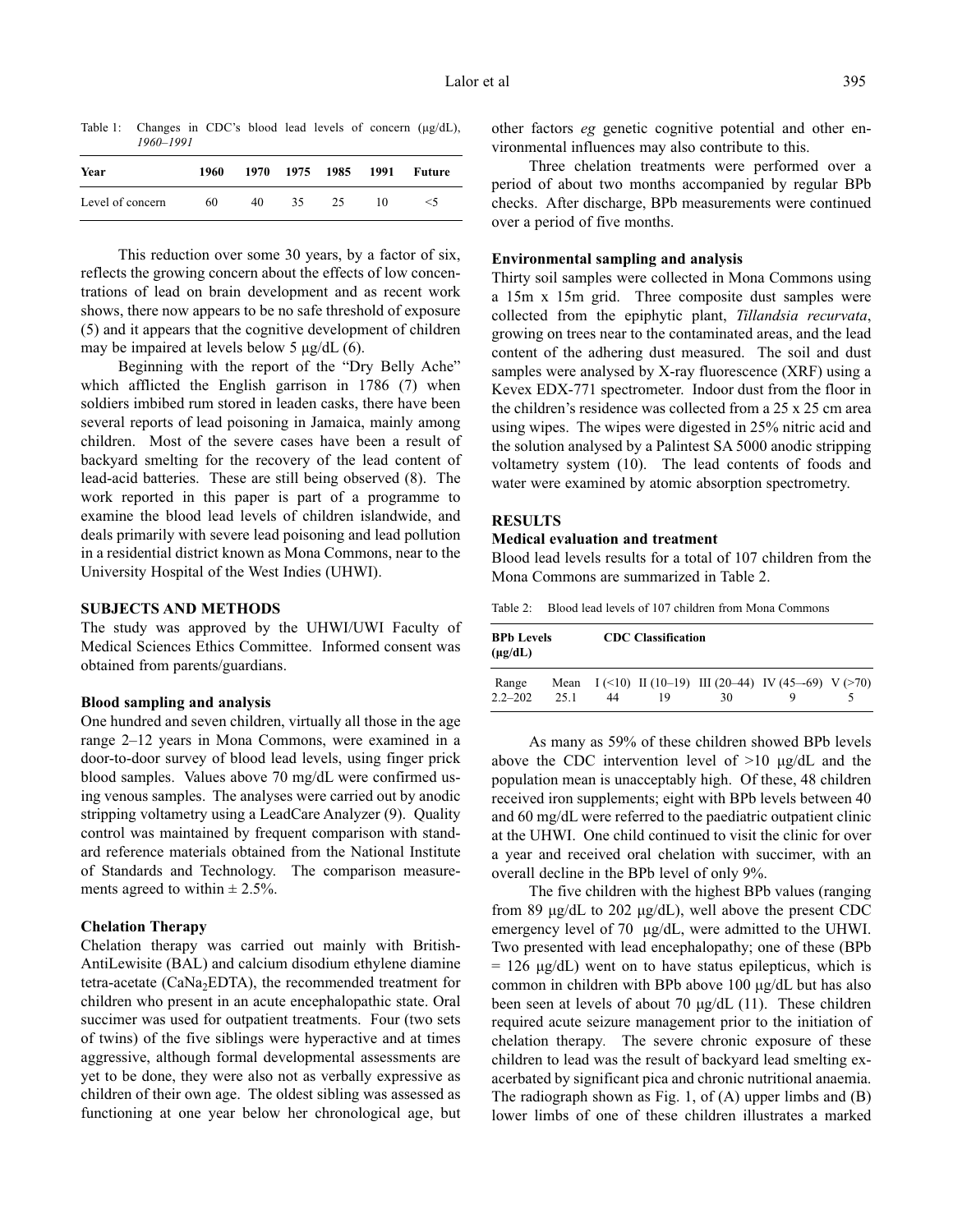

Fig. 1: X-ray images showing lead in bones of one of the lead poisoned children (Mo4).

linear increase in the density of the metaphyses, attributed to the significant lead uptake that had already occurred in the bones.

#### **Chelation Therapy**

A summary of the BPbs on chelation during hospitalization is shown in Table 3.

Table 3: Summary of chelated children's blood lead levels over a threemonth period

|            |             | Blood Lead Levels (µg/dL) |                 |                                   |  |  |  |
|------------|-------------|---------------------------|-----------------|-----------------------------------|--|--|--|
| Identifier | Age<br>(mo) | <b>Initial</b>            | On<br>discharge | $\frac{0}{0}$<br><b>Reduction</b> |  |  |  |
| $Mo1*$     | 30          | 126                       | 22              | 83                                |  |  |  |
| $Mo2*$     | 30          | 158                       | 28              | 83                                |  |  |  |
| Mo3!       | 20          | 202                       | 25              | 87                                |  |  |  |
| Mo4!       | 20          | 99                        | 26              | 73                                |  |  |  |
| Mo5        | 60          | 89                        | 13              | 85                                |  |  |  |

\*Identical twins !fraternal twins; mo = months

The variations of BPb levels of the five children after chelation during hospitalization are shown in Fig. 2.



Fig. 2: Blood lead levels of the five emergency cases before and after chelation therapy treatment.

Overall, the time variation patterns of BPb were similar in each child. After the first chelation, the levels fell by 46–76% and initially tended to increase between chelations (12). Twenty-one days after the third chelations the BPb levels were 13–28 µg/dL at which time the children were

discharged from hospital. During the following weeks, there were significant increases in BPb shown in Table 4.

Variation of blood lead levels (mg/dL) with time after discharge

|                 | Days after discharge |    |            |    |     |     |        |  |
|-----------------|----------------------|----|------------|----|-----|-----|--------|--|
|                 | 0                    | 18 | 44         | 74 | 133 | 157 | $244*$ |  |
| Identifier      |                      |    | Blood Lead |    |     |     |        |  |
| Mo1             | 25                   | 45 | $57*$      | 33 |     | 59  | 56     |  |
| Mo2             | 22                   | 43 | 41         |    | 45  |     | 49     |  |
| Mo3             | 26                   | 28 | $52*$      | 42 |     | 51  | 58     |  |
| Mo4             | 28                   | 38 | 31         |    |     |     | 54     |  |
| Mo <sub>5</sub> | 13                   | 38 | 31         |    | 39  |     | 42     |  |

\*Chelated with oral succimer as outpatients at this point

On discharge, the children were placed in a government home for the care of children where they were monitored. Oral chelation treatment was provided with succimer for those whose BPb level had risen above 50 µg/dL. After the last chelation treatment, the children were returned by the parents to the original residence. Further follow-up was indicated.

### **Environmental evaluations**

Some environmental assessment results for Mona Commons are summarized in Table 5.

Table 5: Lead contents of environmental samples in Mona Commons

| <b>Sample Type</b>       | Number of<br>samples | Range        | <b>US EPA</b><br>safe limit |  |
|--------------------------|----------------------|--------------|-----------------------------|--|
| Soil $(mg/kg)$           | 30                   | $45 - 30000$ | 400                         |  |
| Aerial dust (mg/kg)      | 3                    | $12 - 1255$  | -                           |  |
| House dust $(\mu g/f^2)$ |                      | 373          | 40                          |  |

The soil samples at the home of the lead-poisoned children and the immediate surroundings showed levels as high as 30 000 mg/kg. The range of soil lead concentrations in Canada and many European countries in 25 – 100 mg/kg (13)*.* The lead concentration in uncontaminated Jamaican soils is 44 mg/kg (14). The dust sample collected from the floor of the children's home showed lead concentration of 373 µg/f2, nearly ten times in excess of the United States Environmental Protection Agency PA limit of 40  $\mu$ g/f<sup>2</sup>. The lead content of the drinking water was below the sensitive detection limits of atomic absorption spectroscopy and that of all Jamaican foods so far examined is also low (15). The contaminating effect of the lead smelting operation in Mona Commons is illustrated in Fig. 3 by the concentration distribution of lead in the soils.

The extent of lead contamination is obvious; some 50% of the soil area had lead soil concentrations greater than 400 mg/kg, the US EPA lead limit for residential soils (16). The area near to the smelting operation, including the five leadpoisoned children's yard, was grossly contaminated, and despite the high density of lead and its compounds, even at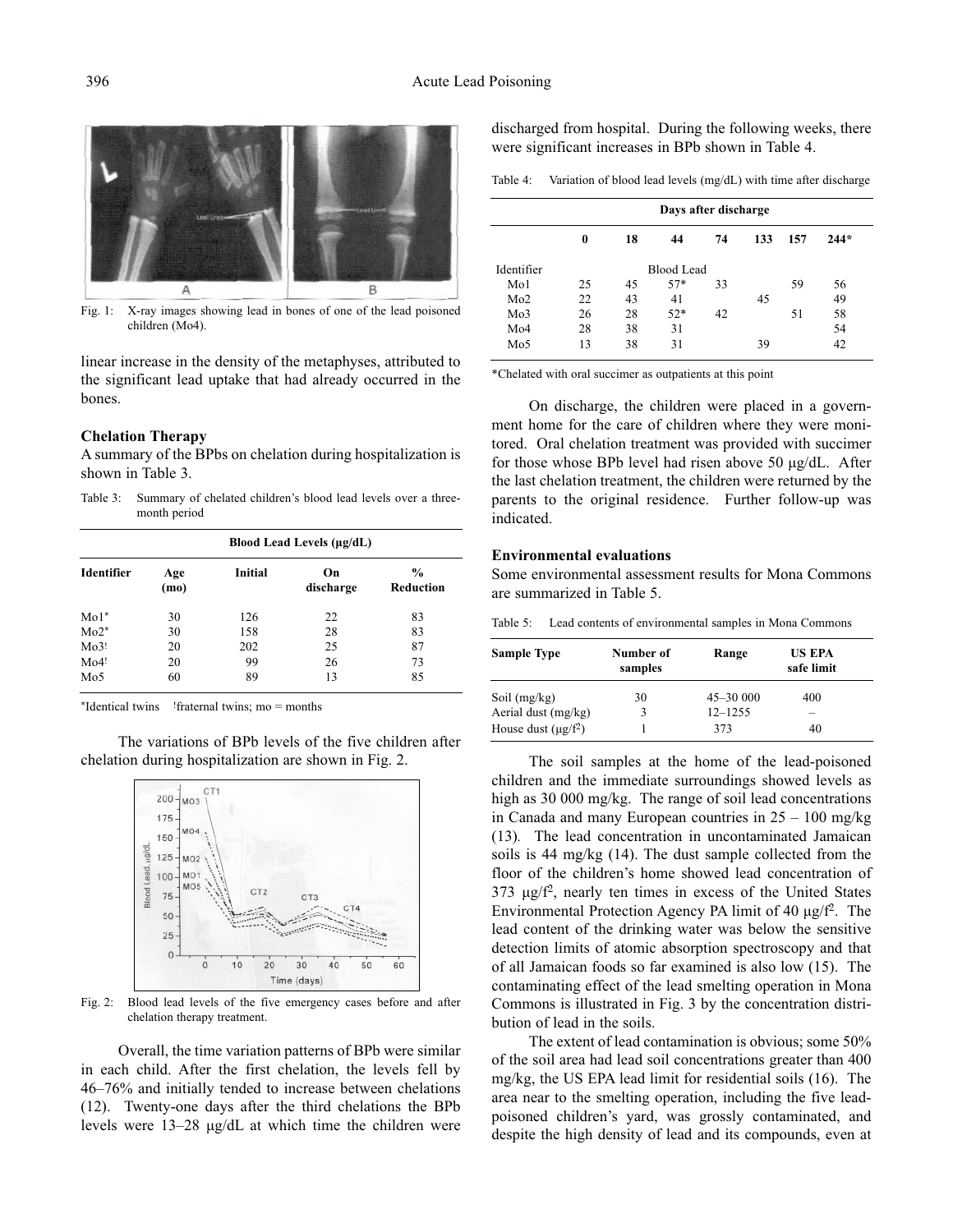

Fig. 3: Distribution of lead in Mona Commons' soil.

30 feet above ground level there were quite significant concentrations in the outdoor dust.

## **DISCUSSION**

The standard treatment for lead poisoning at BPb levels in the emergency range is chelation therapy. This can quickly reduce the levels but because of releases from stores of lead in bones and other tissues, these do tend to rebound. For comparison, Table 6 shows some BPb data for two similarly

Table 6: Blood lead levels of two children from Maverly before and after chelation treatment

| Blood lead levels mg/dL |                |                 |                                      |                            |                    |  |
|-------------------------|----------------|-----------------|--------------------------------------|----------------------------|--------------------|--|
| Identifier              | Age<br>(vears) | $2003 - 11 - 7$ | Before CT 20 days after<br><b>CT</b> | CT date<br>$2004 - 7 - 21$ | 5 days<br>after CT |  |
| M1                      | 3              | 135             | 67                                   | 186                        | 90                 |  |
| M <sub>2</sub>          | 9              | 61              | 45                                   | 56                         | 23                 |  |

 $CT =$  chelation therapy

lead-poisoned siblings, then aged three and nine years respectively, from another district who received similar therapy on two occasions at the Bustamante Hospital for Children.

Twenty days after the first chelation, the BPb levels had been lowered by 50% and 74% respectively and the children returned to their still-contaminated home. Within eight months, the BPb level of the three-year old, who was known to practise pica, had more than doubled, and that of the older had also increased significantly. Five days after the second chelation, their BPbs were 90 µg/dL and 23 µg/dL. At this stage, the yard was covered with marl and cemented over, but one year after this was done, their BPbs remained high at 89 and 45 µg/dL respectively. It would appear that these children were still receiving some exposure to lead and further follow-up was indicated.

These BPb results are less favourable than some, shown in Table 7, obtained without chelation on children in

Table 7: Blood lead levels of children from Kintyre and Fraser's Content  $(\mu g/dL)$ 

|                         | No. of children | Range     | Mean |  |
|-------------------------|-----------------|-----------|------|--|
| Kintyre                 |                 |           |      |  |
| <b>Before</b>           | 26              | $13 - 60$ | 37.5 |  |
| After 10 months         | 26              | $7 - 27$  | 14   |  |
| <b>Fraser's Content</b> |                 |           |      |  |
| <b>Before</b>           | 4               | $35 - 61$ | 52   |  |
| After 17 months         |                 | $20 - 32$ | 28   |  |

Kintyre and Fraser's Content in Jamaica. In Kintyre, mitigation was accompanied with iron and calcium nutritional improvements and the children were isolated from further exposure to lead (17).

Lead in the body is complexed by a variety of proteins including glutathione, and excreted in the urine (18), though at highly variable rates, so that even in the absence of chelation there can be significant BPb reductions reflecting environmental improvements.

These comparisons illustrate the potential complexity due to children's exposure, behaviour and responses. In Kintyre, the exposure was from mine-waste in the form of the insoluble sulphide, galena. In the other cases, it was from the oxide and lead sulphate in batteries and metallic lead and its vapour from smelting. Nevertheless, at the high lead concentrations that occur in some local environmental situations, lead poisoning is almost inevitable, although the necessary mitigation can be relatively simple.

The storage of lead in various body compartments adds to the complexity. For children, lead absorption is mainly *via* the gastrointestinal tract into the blood plasma from which it accumulates in the soft tissues (brain, kidneys, liver, and muscle) and especially in the skeleton, which contains approximately 73% of the body burden in children (18, 19). The BPb values are largely controlled by a series of equilibria between the compartments and the various reaction rates, neither of which are precisely known, and excretion. These determine the rates of increase of BPb after chelations.

As illustrated in Table 8, the half-life of lead in various adult tissues vary widely (20). Much less information is

Table 8: Half-lives of lead in adult human tissues (2)

| Compartment | Blood | <b>Soft Tissues</b>      | <b>Trabecular</b><br>Bone | Cortical<br>Bone |
|-------------|-------|--------------------------|---------------------------|------------------|
| Half-life   |       | $12-30$ days $7-73$ days | 1.2 years                 | $9.3 - 59$ years |

available on the kinetics of lead exchange in children, but these are likely to follow a similar pattern.